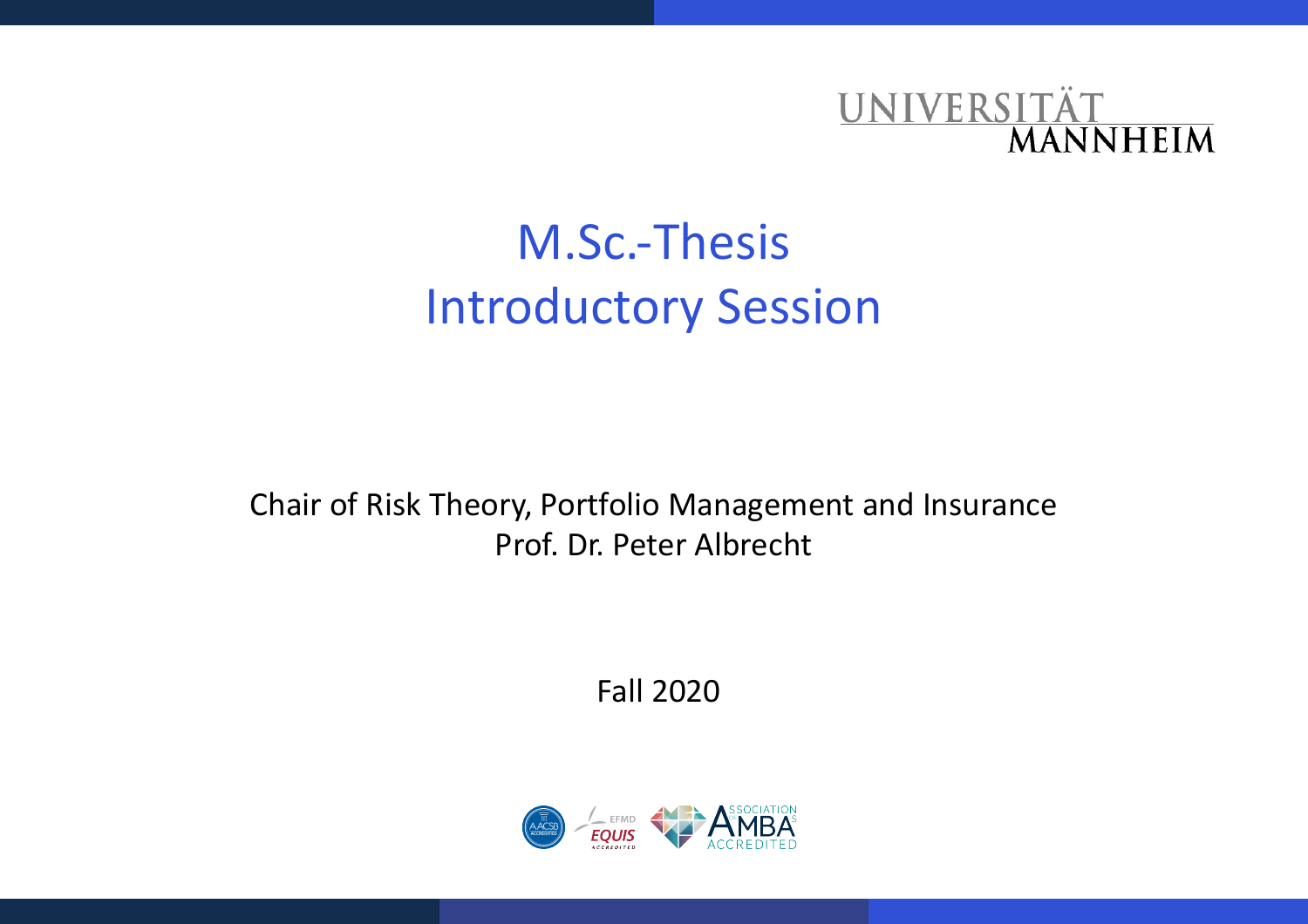# **Contents**

- 1. Formal requirements
- 2. Topics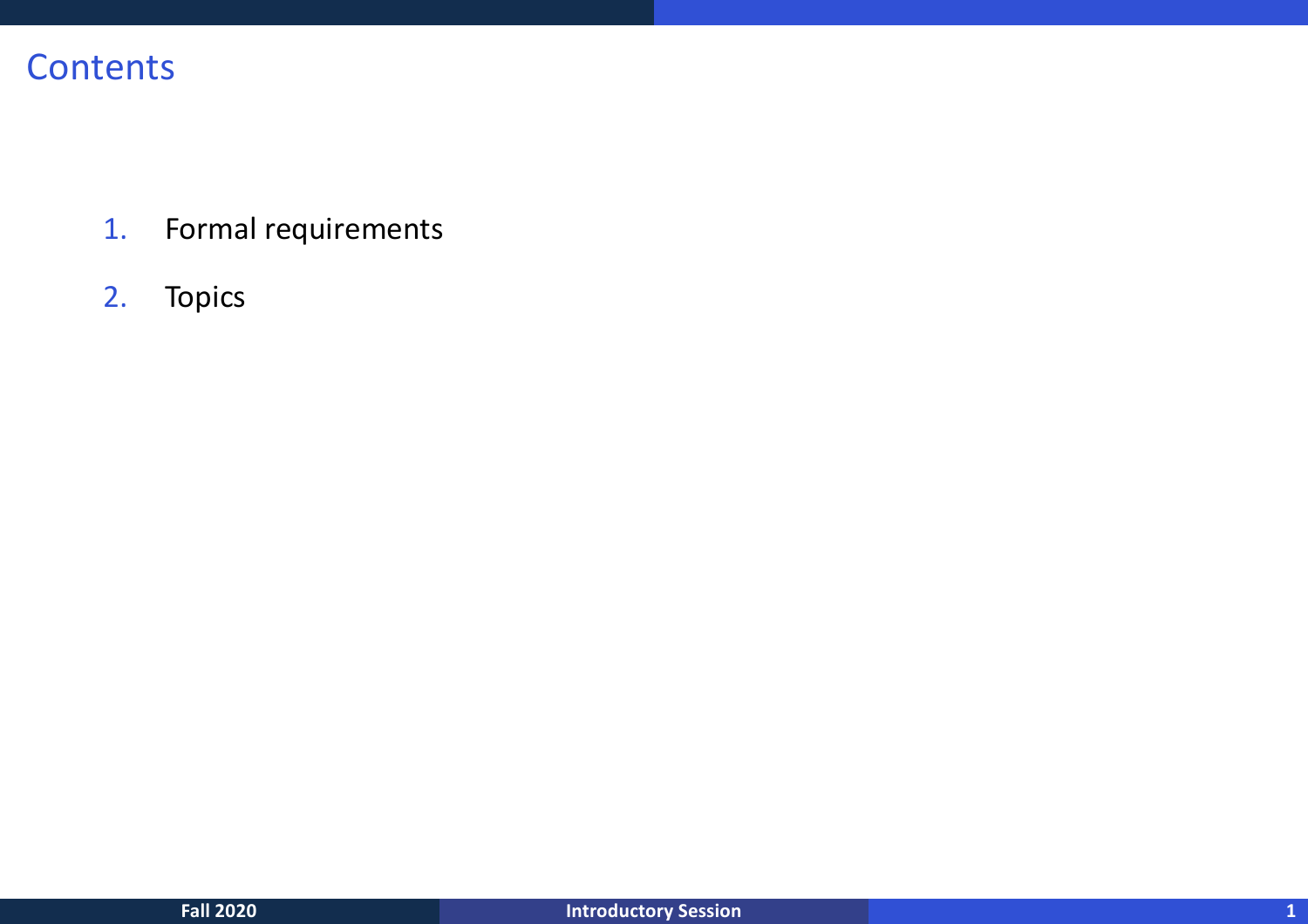# Thesis Structure

- 1. Cover Page
- 2. Table of Contents
- 3. List of Figures
- 4. List of Tables
- 5. List of Abbreviations (optional)
- 6. Text
- 7. Appendices (optional)
- 8. List of References / Sources
- 9. Affidavit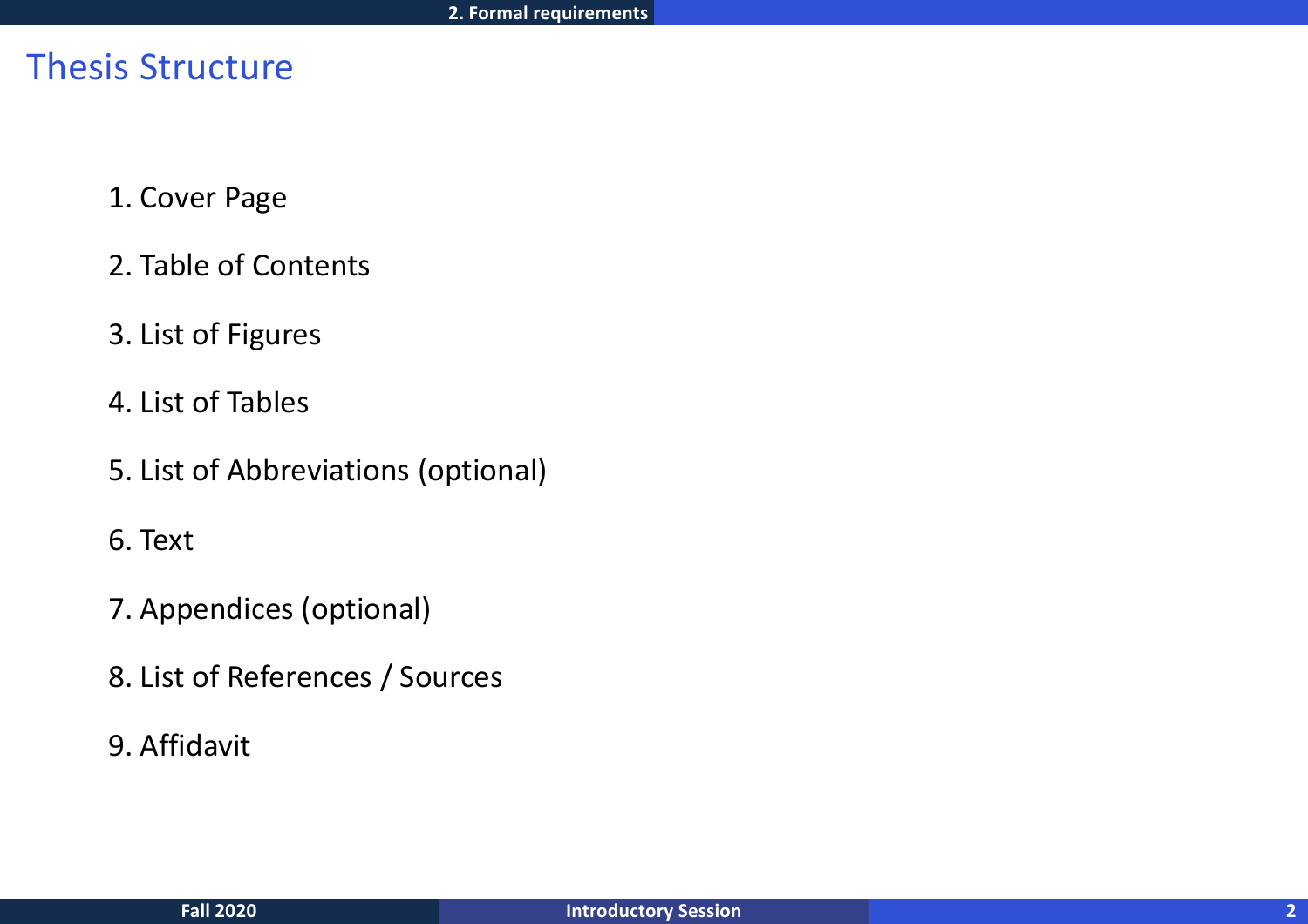# Formatting

- Page limit: **50** (+/- 10%)
- Font: Times New Roman
- Font size: 12pt, justification and hyphenation
- Line spacing: 1.5

upper margin: 2.5 cm

left margin: 3 cm right margin: 2.5 cm

lower margin: 2 cm

- Pagination: Text Arabic, pages prior to text Roman
- Submission:
	- two printed versions (hard cover)
	- CD, DVD or USB stick containing
		- $\triangleright$  digital version (PDF-file)
		- $\triangleright$  code, Excel files, data (processed in a way, that we can reproduce your results quickly)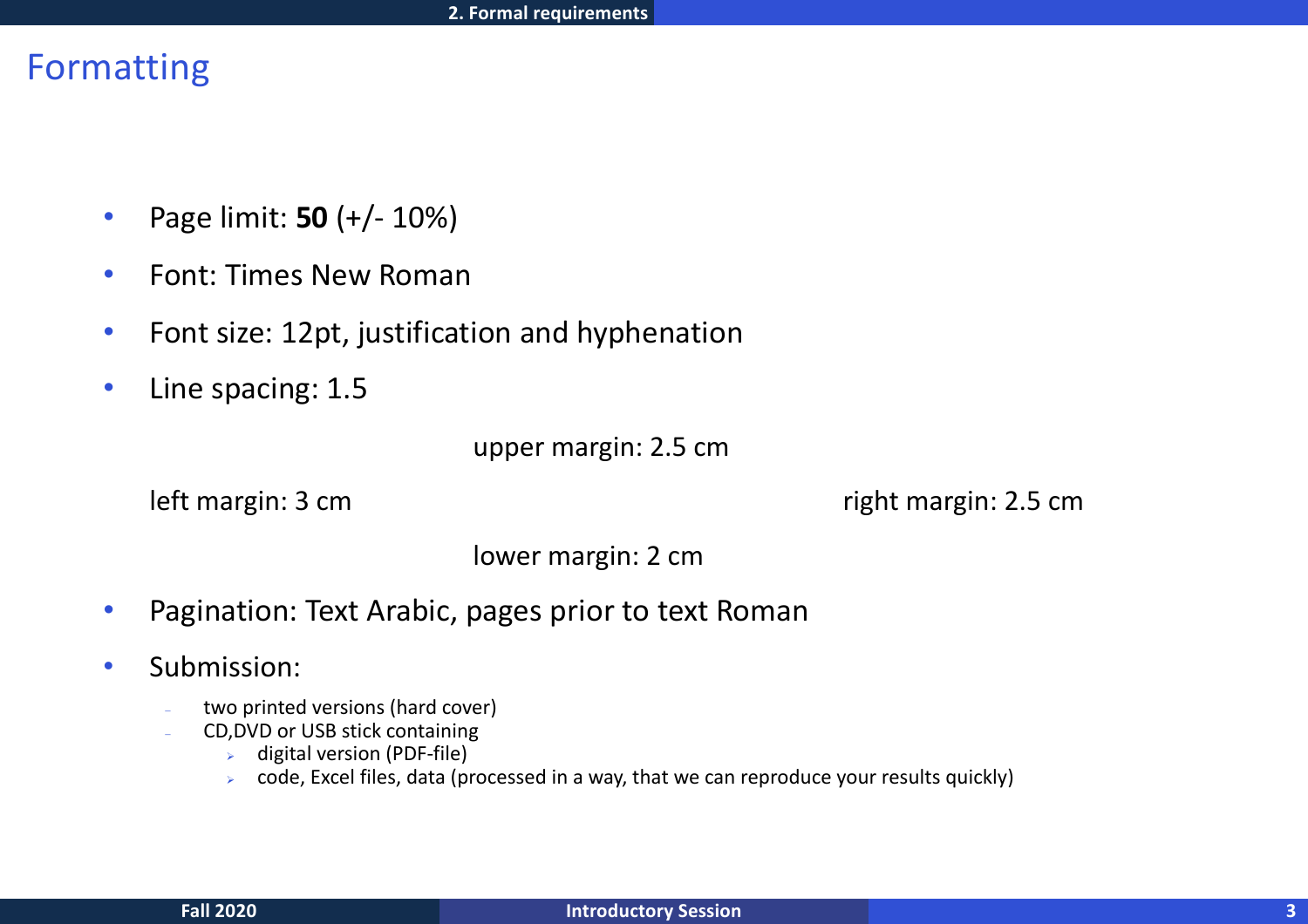# **Outline**

- The outline should reflect the logical structure of your thesis
	- 1. (Only) use sections
		- 1.1. subsections

1.1.1 and subsubsections

- Sections should be equally long and equally important
- Minimum of two (sub)subsections per (sub)section.
- Titles should suit the content
- No text between (sub)sections and (sub)subsections.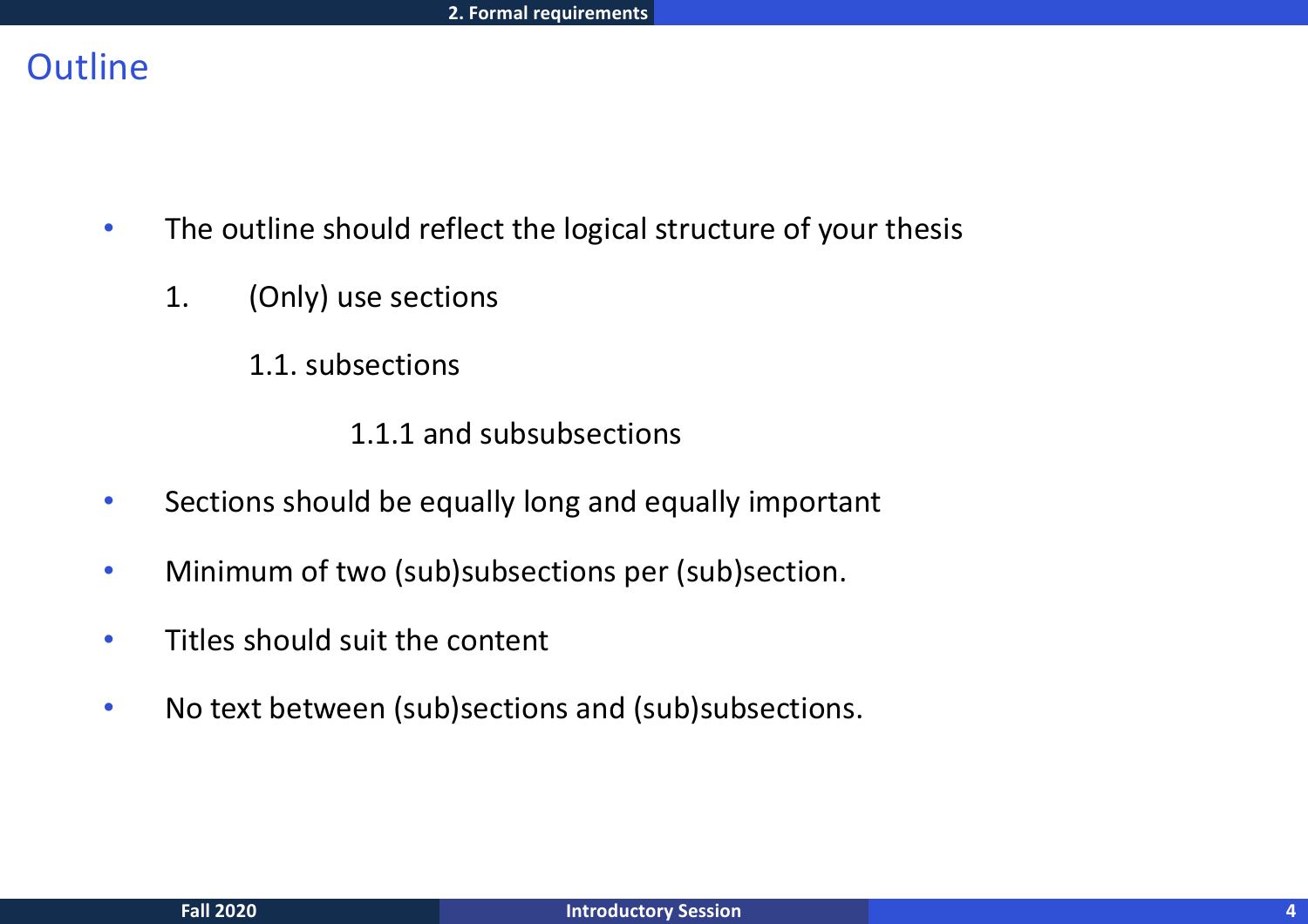### Literature & Citation

• Show that you have read and understood the right literature:

- Relevance: Find all papers with a similar research question as yours. Helpful: cross-citations, specific journals
- Quality: use primary sources, focus on peer-reviewed journals
- Up-to-dateness: focus on recent studies, especially when discussing your empirical findings
- Clearly identify the intellectual property of others
- Two citations styles are possible (mutually exclusive application in the thesis)
	- In-text citation
		- Integrated: ,Farny (1987, p. 1005) finds that'
		- $\triangleright$  End of sentence:  $\quad$  [...] (Farny 1987, p. 1005).
	- **Footnotes** 
		- $\triangleright$  Start the citation with "Cf." or "See"
- Include page numbers in your citations, where applicable
	- Use footnotes, for example: See Acerbi/Tasche 2002, p. 1489.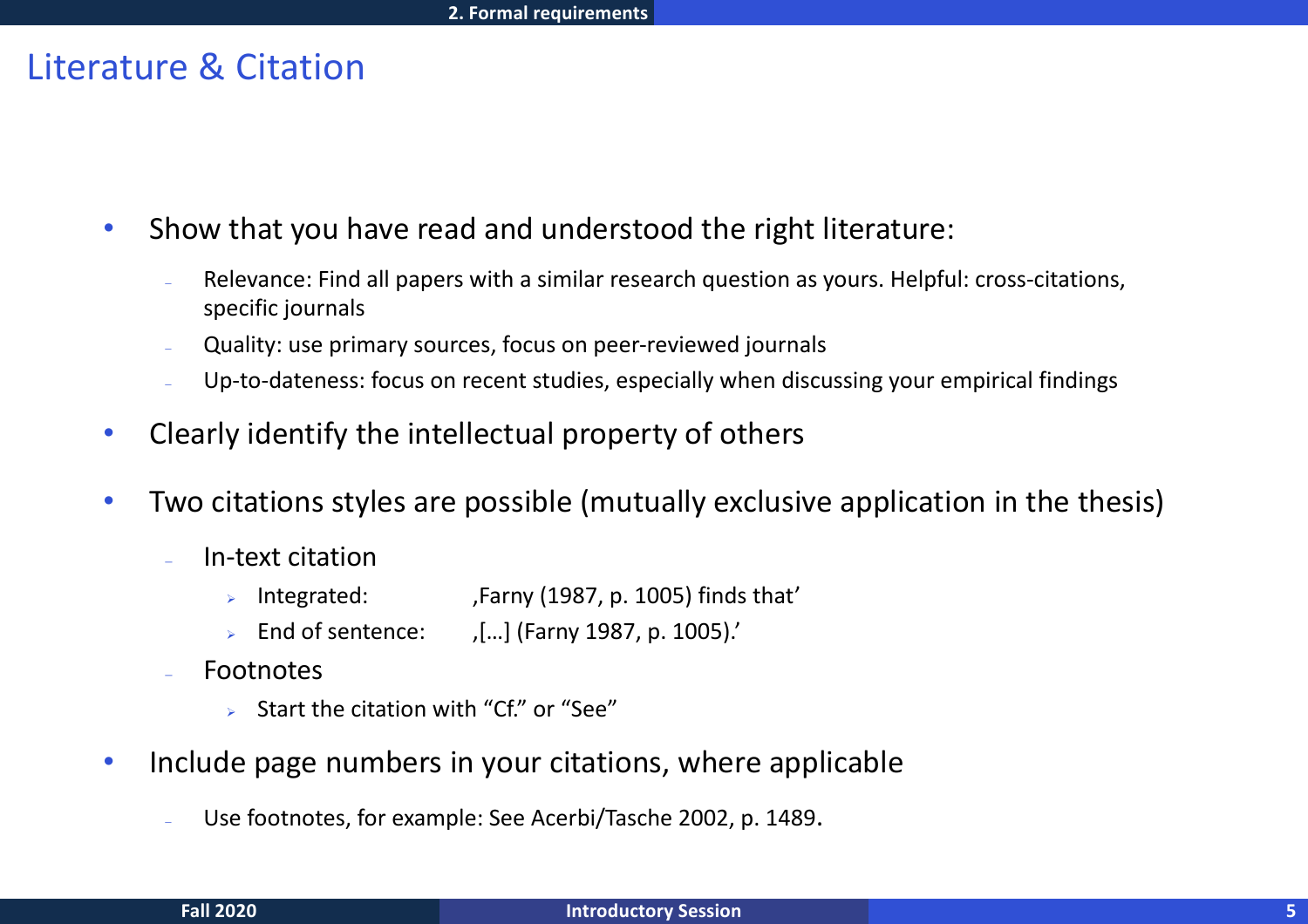## List of References: Example

*Acerbi*, *Carlo*; *Dirk Tasche:* On the coherence of expected shortfall, in: Journal of Banking and Finance, Vol. 26, No. 7, 2002, p. 1487-1503.

*Albrecht*, *Peter*; *Edmund Schwake*: Risiko, Versicherungstechnisches, in: *Farny, Dieter* (Hrsg.) u.a.: Handwörterbuch der Versicherung, Karlsruhe: Verlag Versicherungswirtschaft, 1988, p. 651-657.

*Gutenberg*, *Erich*: Grundlagen der Betriebswirtschaftslehre, 2. Band: Der Absatz, 13. Aufl., Berlin-Heidelberg-New York: Springer, 1971.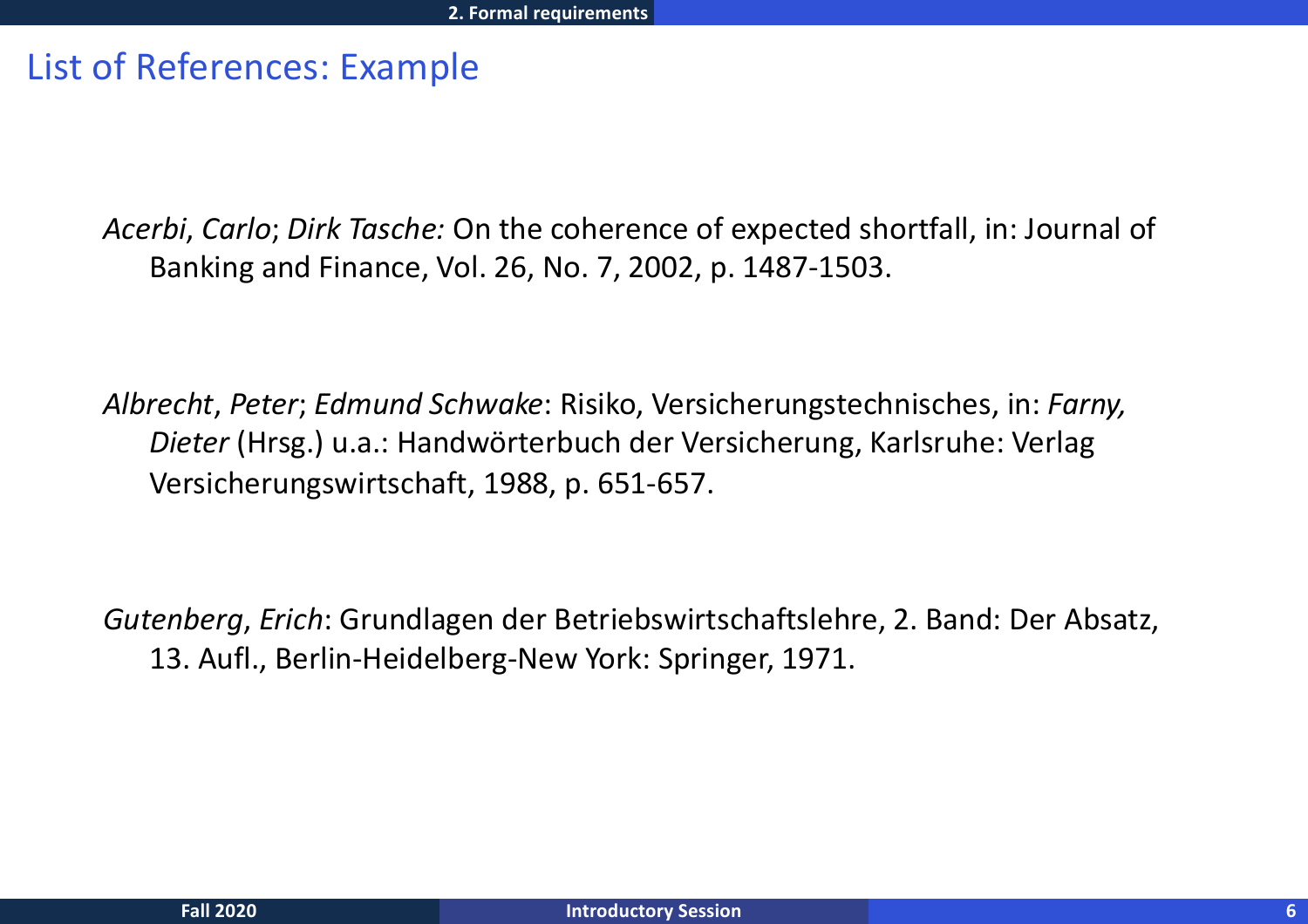### Common Mistakes

- Content-related mistakes
	- Research question is not motivated
	- Research question is not stated concisely
	- Methods are described incorrectly, errors in formulas
	- Theoretical concepts are not defined
	- Empirical study is inappropriate to answer the research question
	- Complete passages are translated
	- Thesis misses a running thread
- Formal mistakes
	- Page references in the outline are incorrect
	- Formatting requirements are not satisfied
	- Formulas are not numbered
	- Formulas are not punctuated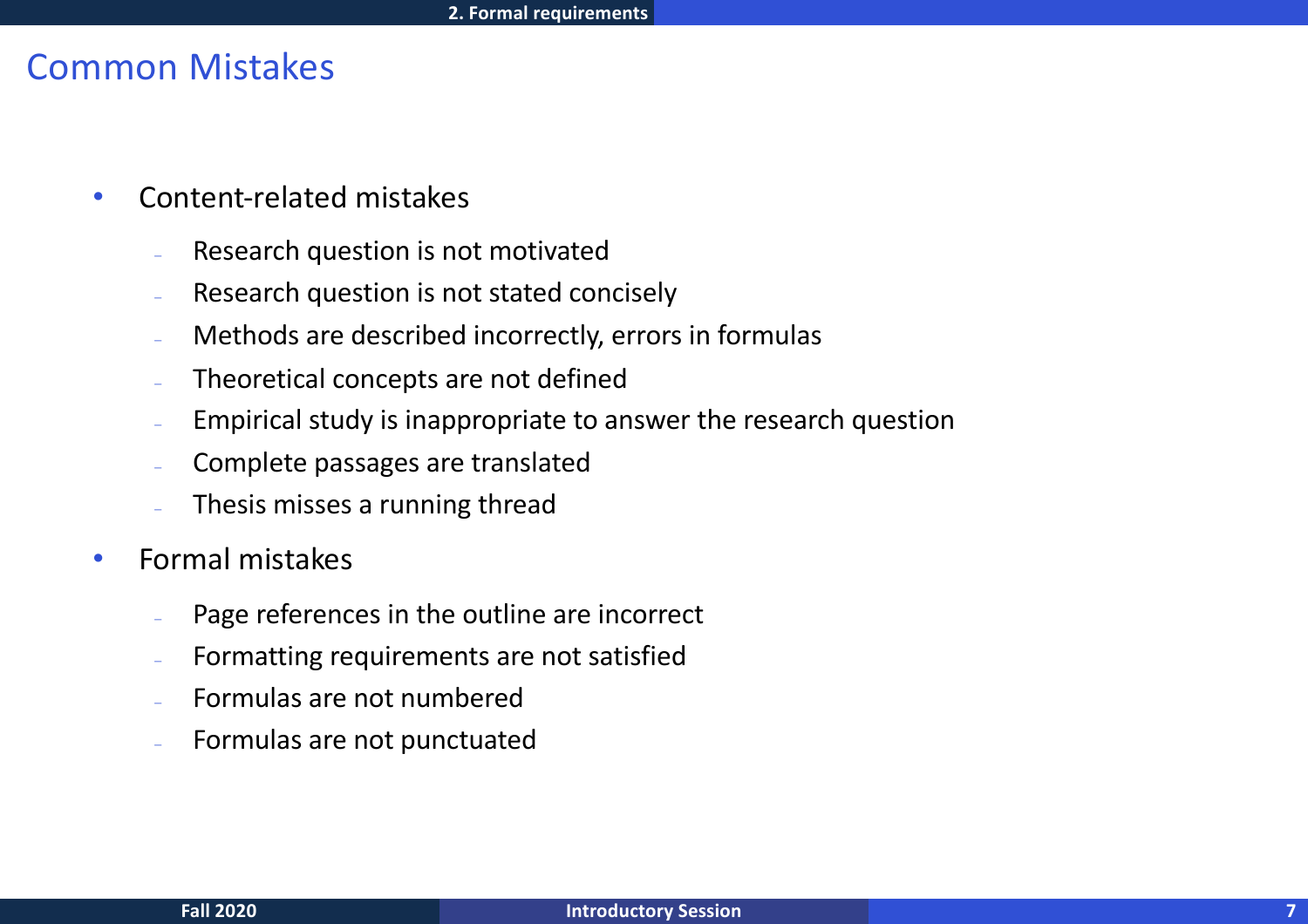# Common Mistakes

- Literature
	- Nonscientific sources are used
	- Only textbooks are used as sources
	- Reference list contains unused sources
	- Reference list is incomplete
- Figures
	- Figure is inappropriate to display a problem
	- Axes are formatted incorrectly (e.g., date axes)
	- Figures are not described
	- Figures are not numbered
	- Figures are copy-pasted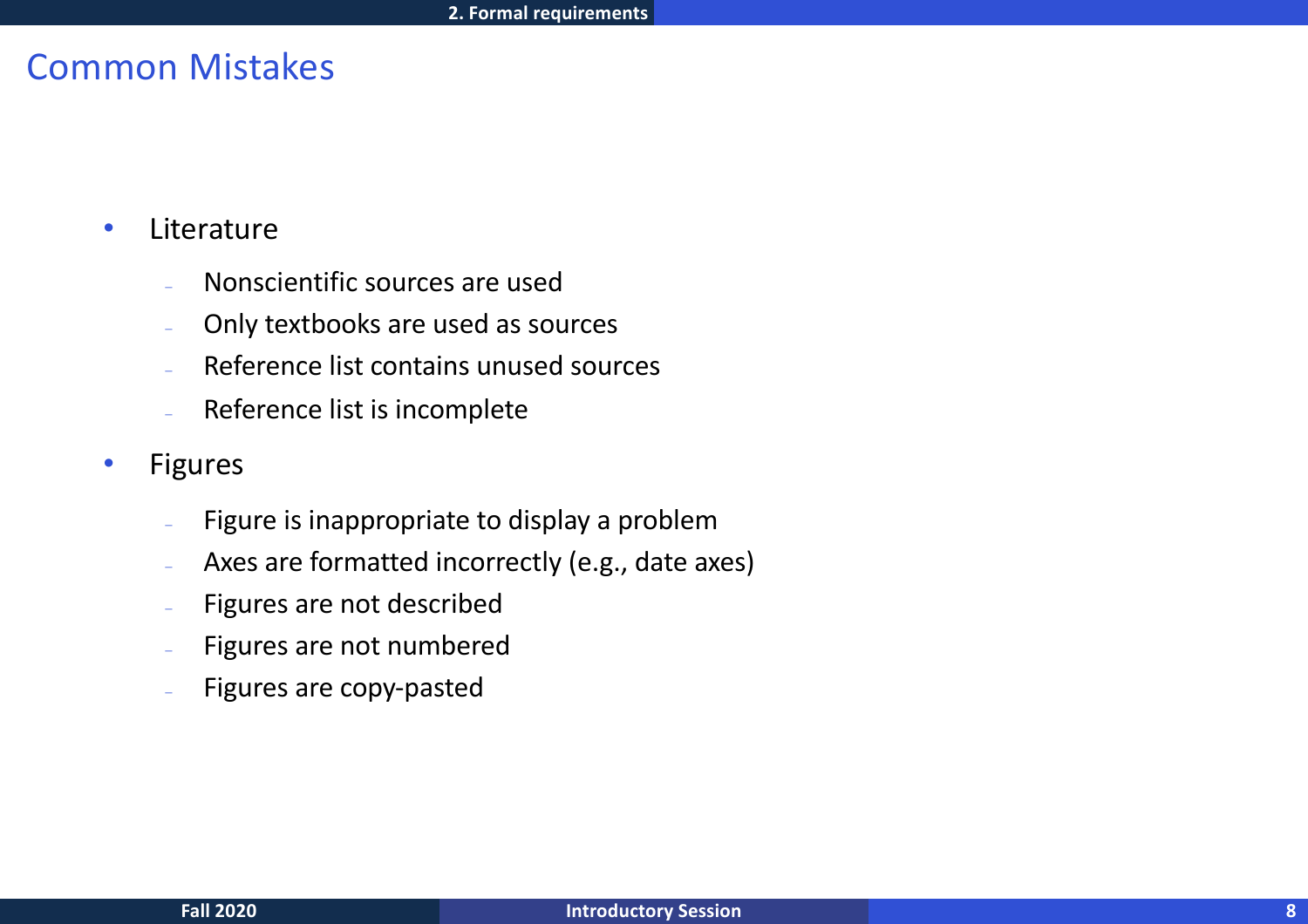# Guidelines for Scientific Writing

- Detailed information on writing a scientific paper (e.g. Maste found on the chair website (Information sheet on writing a so
- Further helpful information / tips are available, such as
	- *Theisen, Manuel R.*: Wissenschaftliches Arbeiten, Technik Methodik Aufl., München: Vahlen, 2006.
	- Websites of the top finance and insurance journals (e.g. *The Journals*) **Review of Financial Studies, The Journal of Financial Economics** *Risk and Insurance*)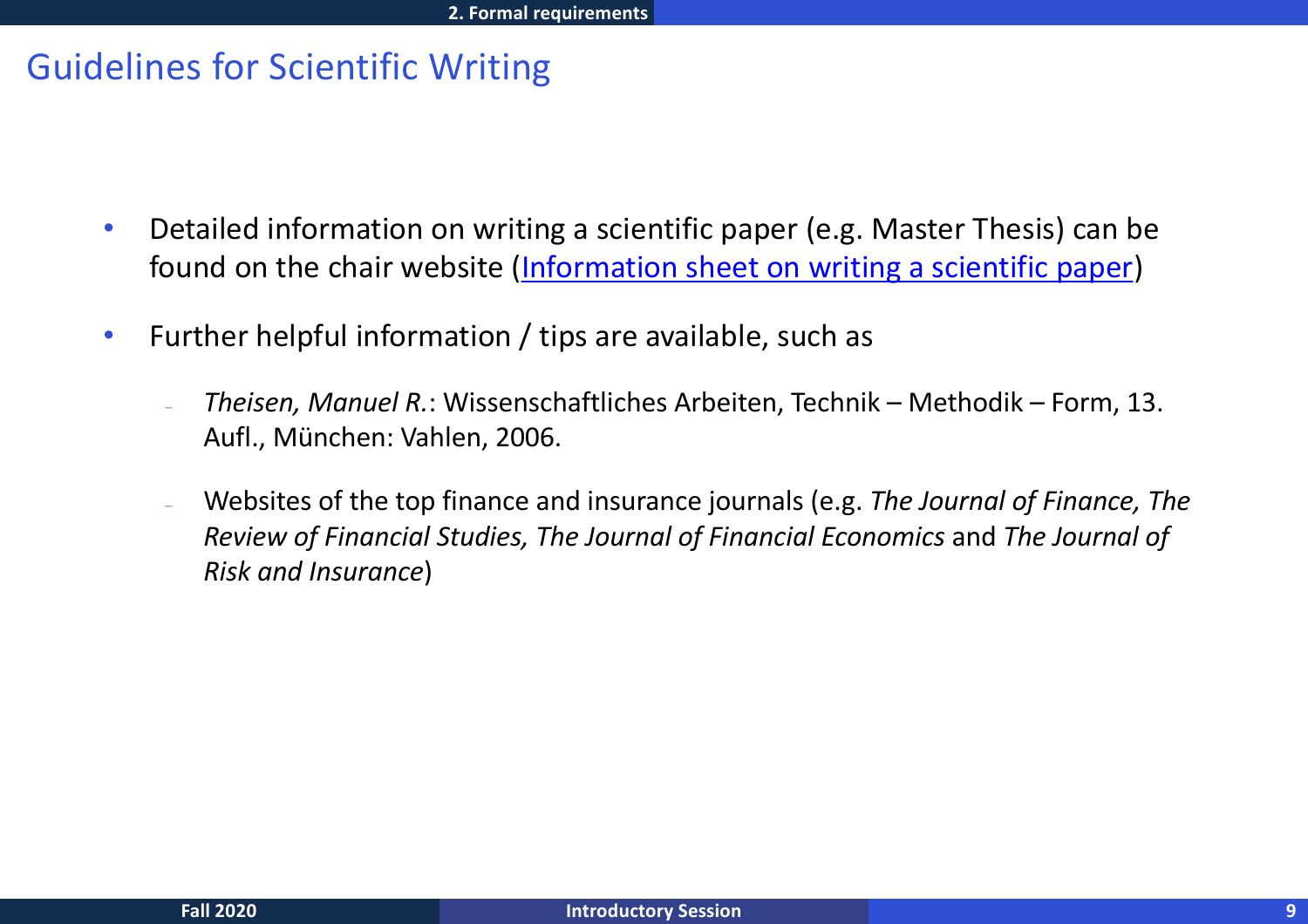# MATLAB

- The empirical analysis should be implemented in MATLAB.
- Free MATLAB licenses are available here
	- $\cdot$  Please also download the toolboxes from the following categor
		- $\triangleright$  Math, Statistics, and Optimization
		- $\triangleright$  Computational Finance